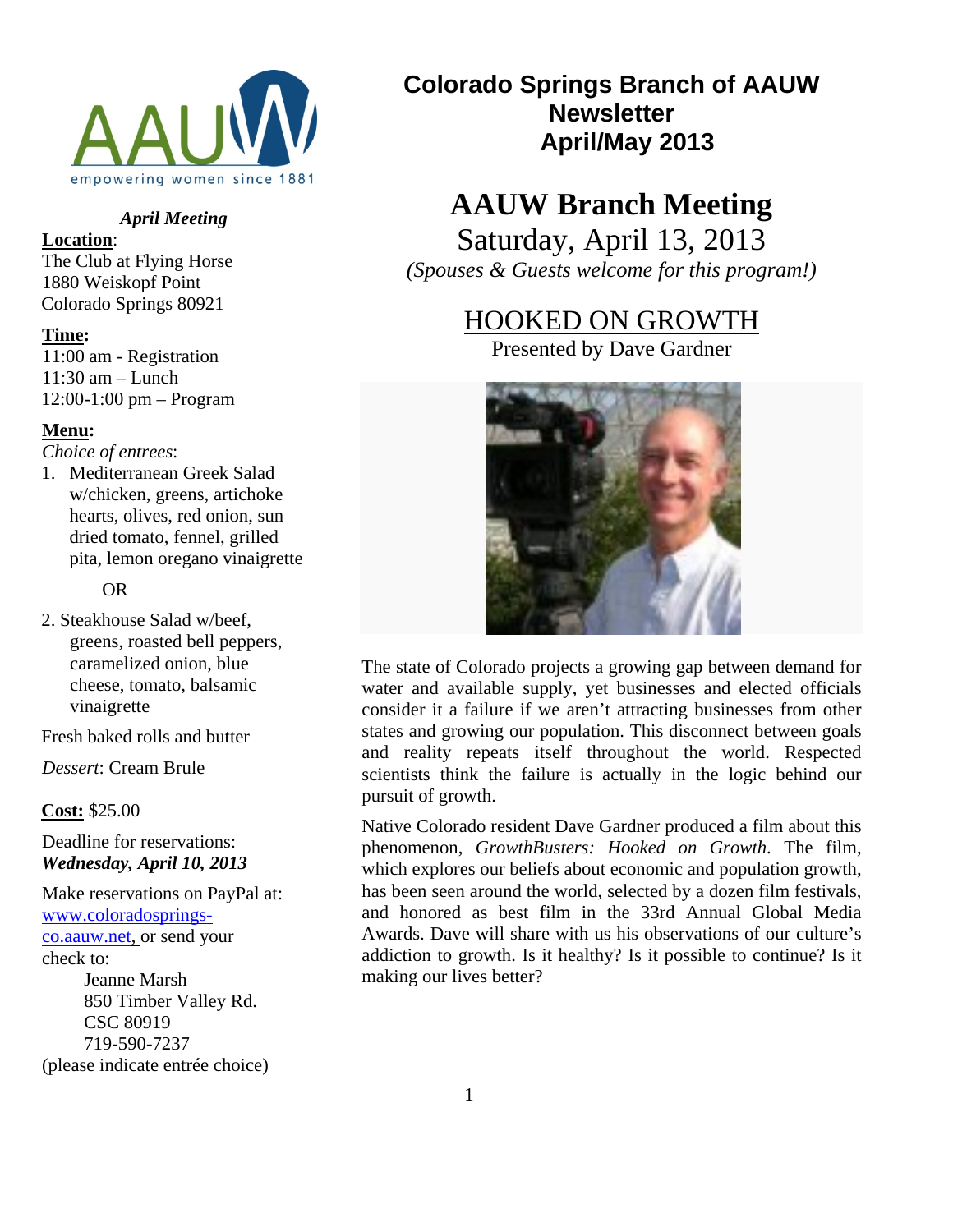#### *May Meeting*

#### **Location:**

The Fine Arts Center 30 W. Dale Street CSC 80903

#### **Time:**

9:00 Registration 9:30 – 10:15 Buffett 10:15 – 10:45 Scholarships 10:45 – 11:30 Program 11:30 – 11:45 Business

#### **Menu:**

Café 36 Deep Dish Quiche (Vegetarian and non-vegetarian)

Fruit Platter with Lavender Honey Yogurt Dipping Sauce

Mini Muffins

water, coffee, orange and cranberry juices

**Cost:** \$19.00

Deadline for reservations: *Wednesday, May 1, 2013* 

Make reservations on PayPal at: www.coloradospringsco.aauw.net, or send your check to:

> Jeanne Marsh 850 Timber Valley Rd. CSC 80919 719-590-7237

(please indicate vegetarian or nonvegetarian)

# **AAUW Branch Meeting**

Saturday, May 4, 2013

*Margaret Tobin Brown* 

A Living Portrayal of the "Unsinkable Molly Brown" by Charla Stilling



**"1st Class Passenger"** 

**Join Mrs. J.J. Brown as she visits Denver, Colorado on April 24th, 1914 to raise awareness and help families affected by the happenings just north of Trinidad.** 

**Listen as she shares her story of the maiden voyage of the Titanic and speaks out about matters close to her heart, including those of the miners and mine owners in this latest tragedy, which is being called the Ludlow Massacre.** 

*Margaret Tobin Brown struggled with life decisions, family obligations, dreams and love. Follow her path as she makes her way from Hannibal, Missouri to Leadville, Colorado during Leadville's glory days in the mid-1880s. Learn about her struggle during the Silver Crash of 1893 and her husband's invention that brought instant wealth to their family. Discover her conflict with Denver high society and her continuous contributions and charity to her beloved city. She gained a national attention after her survival and contribution to the survivors of the Titanic, being hailed as the Heroine of the Titanic. This gave her a speaking platform to address issues close to her heart.*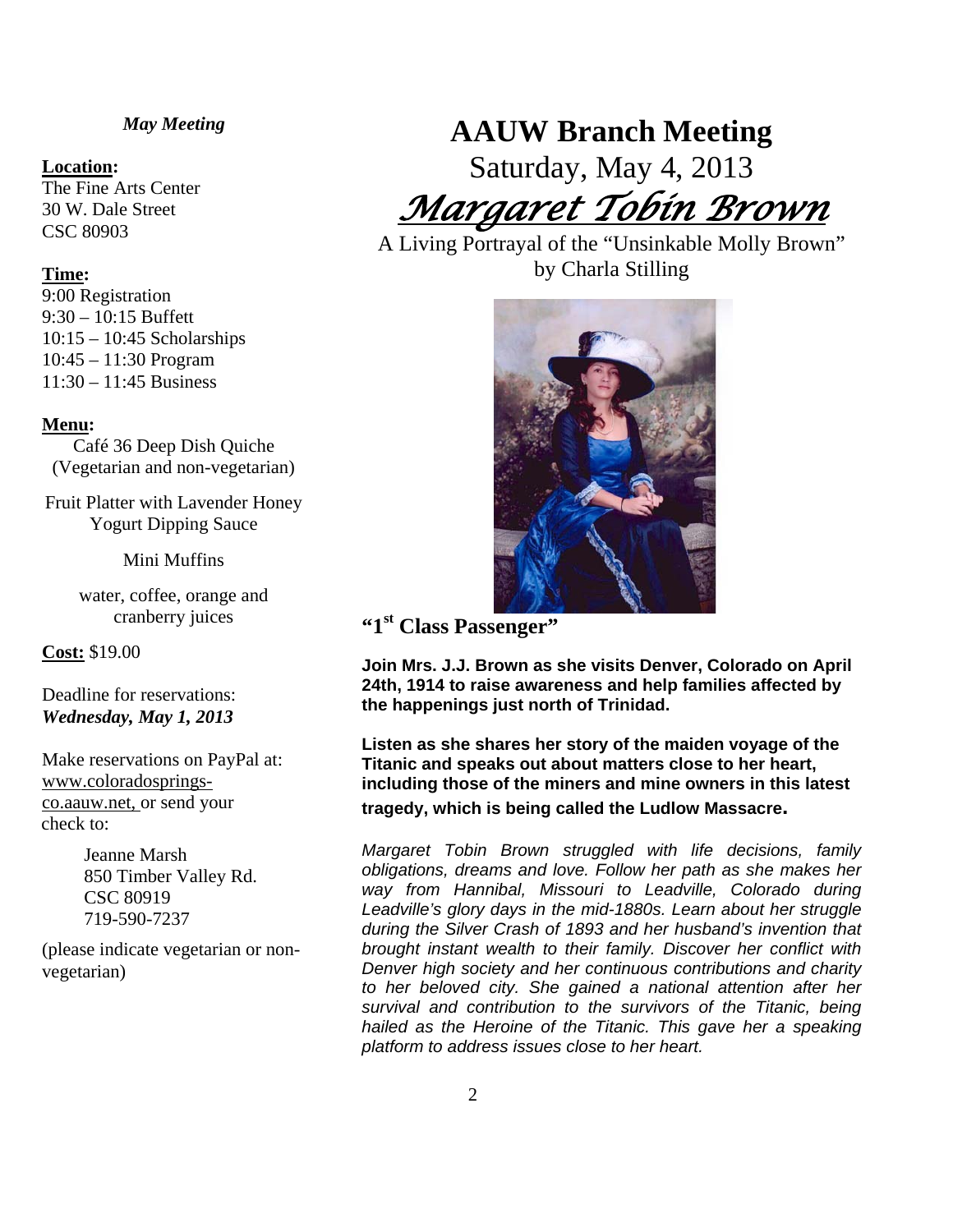# **President's Message**

If you missed the International Women's Day celebration at The Carter Payne Event Center on March 8th, you missed an entertaining and inspirational evening. The theme this year was 'Local Women Making an International Impact' and we had five outstanding women share their stories of recognizing need and taking action. Becky Kiser of the Trampled Rose, Sarah Ray of Yobel Market, Binh Riybacki of Children of Peace International, Omhagan Dayeen from the Colorado Coalition for Genocide Awareness and Action, and Fran Pilch, Fulbright Professor at the Air Force Academy. These women truly embody our state president's theme this year: take action!

And speaking of taking action, we need one or two - or a team - to take action by volunteering to write the history of the Colorado Springs branch. Resource materials are available in our archives located at the Tutt Library at The Colorado College. Materials date back to the 1930's and take up 9 feet of shelf space! Michelle Strub, our branch archivist, can direct you to their location. It sounds like a great summer project and, upon completion, we can post our history on our website. Please contact Michelle or me for more information.

Don't miss the upcoming lecture by Lilly Ledbetter, 'Lilly Ledbetter and the Fair Pay Act'. The lecture is free and will be held on April 8th at UCCS. There is a 'for pay' reception and book signing prior to the lecture. Please visit the website www.pikespeakwomen.org for more information.

Our state convention is in Ignacio, CO (outside Durango) this year April 26 - 27. AAUW National President Carolyn Garfein and State Senator Ellen Roberts will address our group. We encourage everyone to attend. Please see the Spring Bulletin for additional information and the registration form.

Our last two branch programs are coming up and they promise to be very interesting. in April, local author and film maker David Gardner will present a program on growth in Colorado Springs. This is one of our 'open' programs and we encourage everyone to invite spouses, friends and family for this very interesting and informative program. The May program will feature our local scholarship winners. Meeting the young women who win our scholarships is always a highlight of the year. Also, we'll hear from Molly Brown and hold our branch elections. It will be an action-packed program and the final one of the year.

*Pam Doane* 

## NOMINATING COMMITTEE ANNOUNCES NOMINEES FOR VACANT POSITIONS

The Nominating Committee will be presenting the following nominees at the May Branch meeting and election:

President-elect: Judith Casey (a one year term)

Two Co- Secretaries: Amy Tracy and Nedra Engelman (each a two year term)

Co- Program Vice Presidents: Jann Nance and Caryl Schrab-Selmon (each a two year term ) Co-Membership Vice Presidents: Joan Capesius and Lois Boschee (each a two year term )

Nominating Committee: Jan McKenzie, Margaret Miller, and Pam Doane (each a two year term who will work with the already three committee members who will be completing their second year of a two year term.)

At the time of the announcement of this proposed slate, nominations will also be taken from the floor. Visit the web site (www.aauwcoloradosprings.org) for job descriptions.

Many thanks go to the current members of the Nominating Committee: Marge Zimmerman, chair; Gennie Mayberry, Shirley Miekka, Carol Rushmore, and Helene Schafer.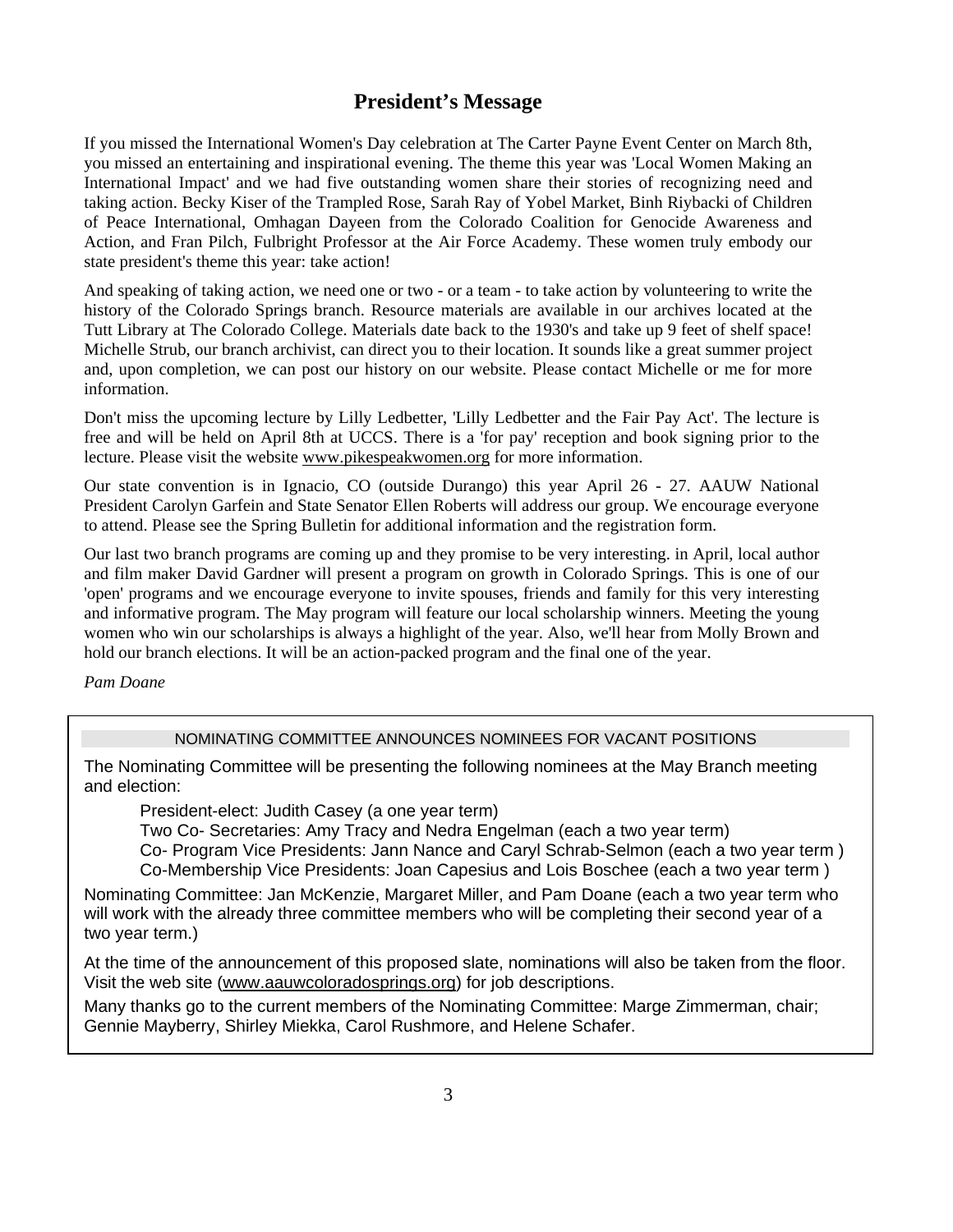**Ah,…TO BE A SCIENTIST…..** 



 On Sat. March 9th, at the Pikes Peak Regional Science Fair, on the campus of UCCS, the Colorado Springs branch of AAUW once again participated by rewarding young women for their efforts at the Fair. AAUW recognized female scientists at both the senior high and middle school levels. Award winners were Rebecca Bloomfield of North Middle School and Jenna Hartley of Palmer High School. The winners each received a \$20 gift certificate to Barnes and Noble.

In *"A Slippery Slope",* Miss Bloomfield investigated which post-fire remediation treatment would be the most effective in reducing sediment loss. For her experiment, she designed and built her own adjustable slope model (a wooden trough with a catch screen) and tested straw, mulch and logs, along with the novel methods of garden amt and orange peels. Her hypothesis was that the mulch would be the most effective on all slopes. However, the results showed that the most effective treatment was indeed dependent on slope. At 0-5% slope, no treatment was necessary. At 10-15% slope, garden mat treatment was effective; at 55% slope, mulch was most effective; and at 60% slope, logs were the best.

Miss Hartley's project was entitled: *"Pseudomonas a. Infections in the Cystic Fibrosis Lung: The Inhibition of Bio-Encapsulated Pathogens Developed within Simulated Cyctic Fibrosis Conditions."* She explored the anti-microbial properties of herbal extracts to investigate if they can inhibit the microbial and biofilm growth of pathogens. The

agent which showed the highest anti-microbial activity (without the presence of alcohol) was M. Piperita (peppermint oil). Her tests show that the reduction of biomass using plant extracts shows potential in the development of medicinal products that will microbial adhesion thus reducing the incidence of infections.

The Science Fair remains a crucial outlet for young ladies to demonstrate their science capabilities and garner confidence and recognition. However, the number of total participants continues to decrease each year. There were only 16 total female participants (all categories) in the high school division, but this was 55% of the participants! However, only 5 of these ladies were in the physical sciences – and there was no HS engineering group at all. The middle school division was more equally divided in all classes – but still only had 3 females in the engineering category for  $7<sup>th</sup>$ graders.

In general, while the spectrum of original topics was not very broad, the enthusiasm for the scientific process was still high and all the young ladies I spoke to gave interesting and informative presentations!

*Brenda Wolfe*, VP-Community



Jenna Hartley Rebecca Bloomfield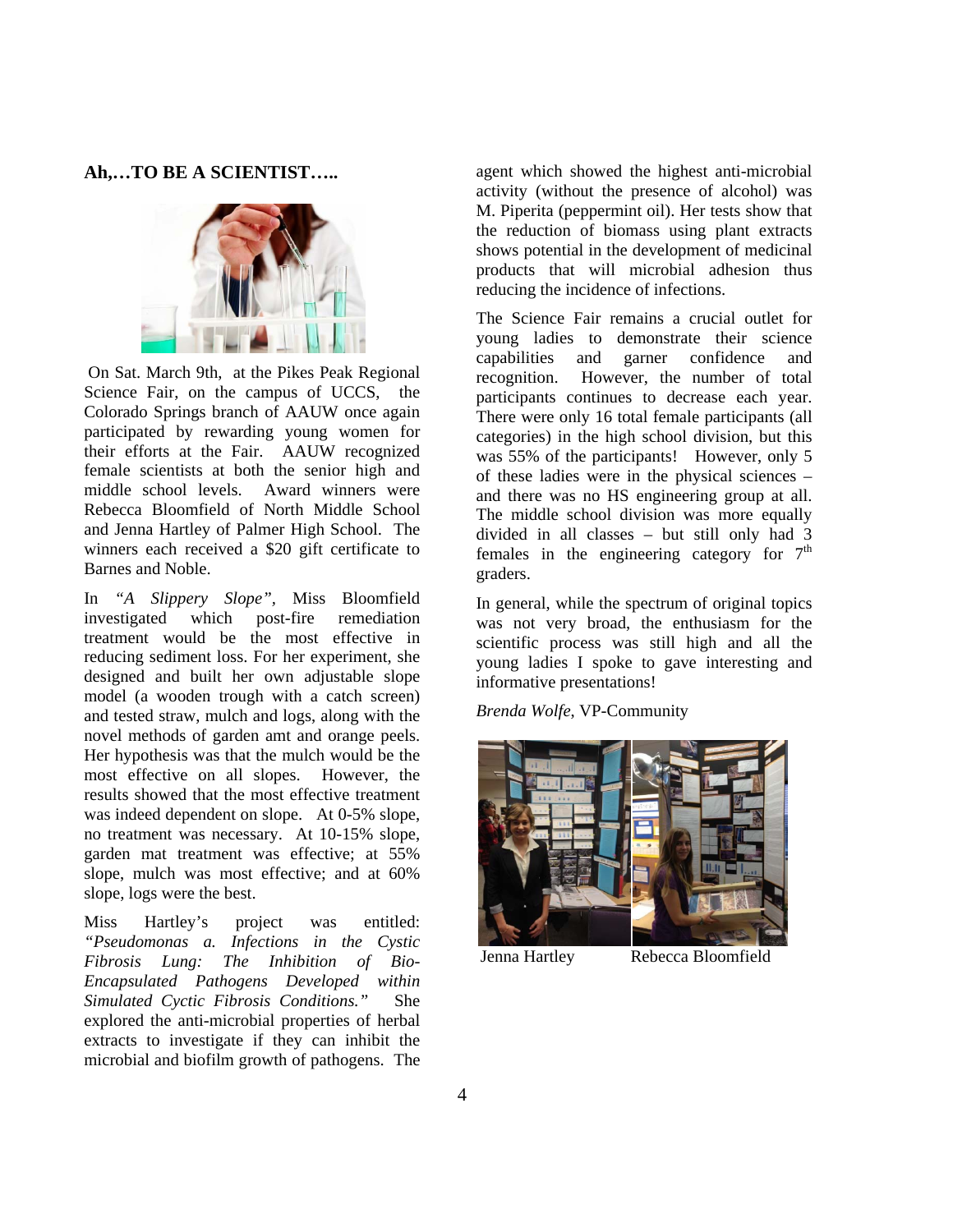### **Membership News**



## Welcome Our New Members

#### **Kaye Brabec**

1555 Owl Ridge Dr., CO. Spgs., CO. 80919 719-434-2053, Birthday December  $27<sup>th</sup>$ Email:kayebrabec@hotmail.com

**Kaye** was a research scientist at the Medical School at the University of Michigan. In 1966, she obtained two degrees, Bachelor of Science in Zoology and a BS in Science in Secondary Education, from the University of Wyoming in Laramie, Wyoming. Later she received a MS in Epidemiological Science at the University of Michigan in Ann Arbor, Michigan. She is now retired, and does volunteer work for the League of Women Voters and is a Girl Scout leader. She also enjoys working on political campaigns. She is a member of the Women's Research Club at the University of Michigan. Kaye is new to Colorado Springs, and thought AAUW would be a great place to meet a group of stimulating women. In our interest groups, she is particularly interested in the film group and politics. She is also interested in arts and entertainment, dining, food, literature, technology, and travel. Community, hospitality, and membership are the committees she would consider serving on as a participant.

#### **Laura F. Gross**

4011 San Felice Pt., Colo. Springs, CO 80906 719-576-2833, Birthday June  $2<sup>nd</sup>$ Email: grosslf@msn.com

**Laura** is a Federal Service Civilian working for the Missile Defense Agency. Currently, she is enrolled at the Colorado Technical University earning a MS in Home Land Security. Laura started her education at the University of Michigan in Ann Arbor, Michigan earning a BA in History in 1982. She continued her education and received a MS in Systems Management in 1988 from the University of Southern California at Ft. Lewis, Washington. In 1991, she obtained a Masters in International Affairs from

Columbia University in New York City, New York. Laura belongs to the Military Officers Association on a national and local level, and the Gamma Phi Beta Sorority. She enjoys volunteer work at the various events at Temple Beit Torah. Laura has never been a member of AAUW, and it is great that a woman with such an interesting back ground has now decided to join AAUW. Susan Sommerfield is the member that introduced Laura to AAUW. In our interest groups, she would be interested in entertainment, dining, hiking and history. Laura does have a special interest in knitting. She would consider serving on the hospitality committee.

#### **Theresa Henderson**

5210 Bullock Pt., Apt. 302, CO. Spgs., CO. 80919 719-531-7464, Birthday October 26<sup>th</sup> **Theresa** works in sales. She received a BS in Computer Science from the University of Minnesota in Minneapolis, Minnesota in 1997. She is a new member to AAUW. Theresa was inspired to join AAUW by a life time member of AAUW, Mrs. Elaine Meisch. Elaine is a lady in her nineties and lives of Minneapolis, Minnesota. Theresa would be interested in joining the following interest groups: arts, entertainment, hiking, literature, dining and food.

#### **Nancy J. Holt**

6404 Gunslinger Dr., CO. Spgs., CO. 80923 cell phone:  $405-880-1277$ , Birthday May  $24<sup>th</sup>$ Email:nancy.holt@nanacakes.com

**Nancy** is a real entrepreneur. She is the owner and President of **NanaCakes**, **L.L.C**.. She started her education at the University of Washington in Seattle, Washington where she received a BA in Home Economics Education. In 1976, she obtained a Masters of Public Administration at the University of Washington. This is the first time Nancy has been a member of AAUW. In our interest groups, she would be interested in the following: arts and entertainment, dining and food, hiking, history, literature, politics, technology, and travel. She would consider serving on the following committees: community, hospitality, and scholarship.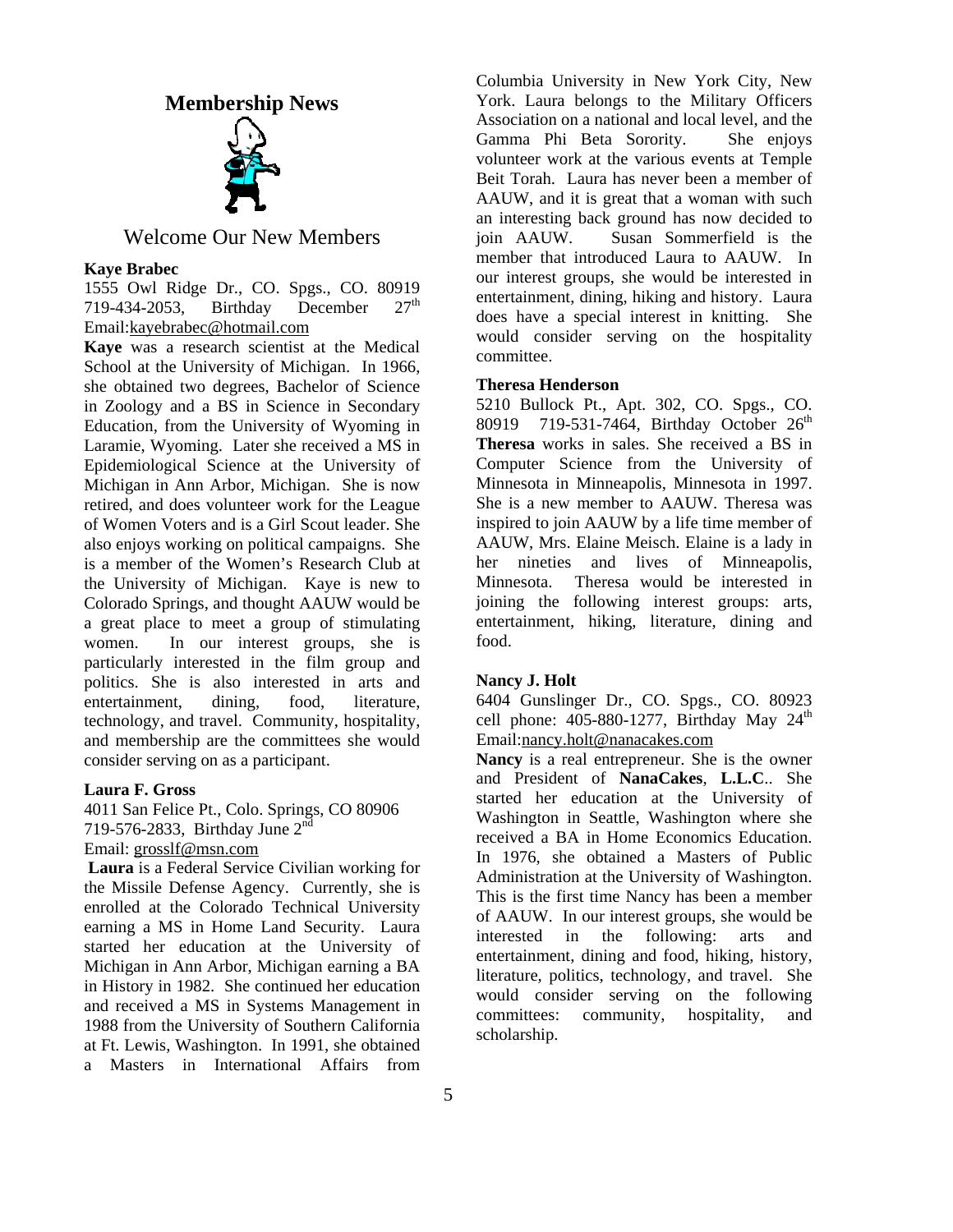#### **Marcia Jackson**

5102 Palmer Park Blvd., CO. Spgs, CO. 80915 719-271-4006, Birthday July 22nd

Email: jackson.marcial@gmail.com

**Marcia** is a therapist in the prison system and for the mental health court. She treats adults with mental health disorders and substance abuse behavior. Marcia is currently doing an internship, and completing her dissertation for a Doctorate in Clinical Psychology. She started her education at the University of Southern Colorado in Pueblo, Colorado and received a P.S.W in Social Work in 1996. She obtained a MA in Community Psychology at the University of Northern Colorado in Greeley, Colorado in 1999. She does volunteer work at the Pikes Peak Hospice and Palliative Care (PPHPC), and is a member of the Artemis. On our new member profile sheet, she did not indicate a particular interest group. As you have read, she is a very busy lady.

#### **Elizabeth Leslie**

2313 Thornhill Drive, CO. Spgs., CO. 80920 719-262-8147, Birthday January  $25<sup>th</sup>$ Email:ekmleslie@msn.com

**Elizabeth** obtained a BS and BA in Business Administration from Regis University in Colorado Springs, Colorado in 2001. She continued her education at Regis University and received a MBA in Project Management/ Operations in 2004. Elizabeth is currently not retired. She is a Cadette Girl Scout Leader, and has a membership in Artemis and the American Society of Quality. One of our members, Lani Manning, had suggested to Elizabeth that she should join AAUW and go to some of our branch meetings. At our January Branch Meeting, the speaker, Nancy Jo Houk, sparked her interest to join AAUW of Colorado Springs. In our interest groups, Elizabeth is interested in hiking, history, politics, technology and travel. She would consider serving on the following committees: fundraising and scholarship.

#### **Kathy Watts**

1422 Fetterman Dr. Colo. Springs, CO 80915 719-638-8682, Birthday January  $20<sup>th</sup>$ Email:erwatts1721@comcast.net

**Kathy** is a retired elementary teacher. She received a BA in Elementary Education in 1972 from the University of Northern Colorado in Greeley, Colorado. In 1984 she obtained a MA in Elementary Education from Western State College in Gunnison, Colorado. Kathy has never been in AAUW, and a Gini Simonson is the friend that suggested she might like to join AAUW. In our interest groups, she is interested in hiking, history, literature, and technology. She would consider serving on the following committees: community, hospitality, and scholarship.

#### **Additions to 2012-2013 Directory**

**Brabec,** Kaye Home Phone 719-434-2053 1555 Owl Ridge Drive, CO Spgs, CO. 80919 Email: kayebrabec@hotmail.com **Gross,** Laura Home Phone 719-576-2833 4011 San Felice Pt., CO. Spgs, CO. 80906 Email: grosslf@msn.com **Henderson,** Theresa Home Phone 719-531-7464 5210 Bullock Pt., Apt. 302, CO Spgs, CO 80919 **Holt,** Nancy Cell Phone: 405-880-1277 6404 Gunslinger Drive, CO. Spgs, CO. 80923 Email: nancy.holt@nanacakes.com **Jackson,** Marcia Home Phone: 719-271-4006 5102 Palmer Park Blvd., CO. Spgs, CO. 80915 Email: jackson.marcial@gmail.com **Leslie,** Elizabeth Home Phone: 719 262-8147 2313 Thornhill Drive, CO. Spgs., CO. 80920 Email: ekmleslie@msn.com **Watts,** Kathy Home Phone 719-638-8682 1422 Fetterman Dr. CO. Spgs., CO. 80915 Email: erwatts1721@comcast.net

#### **IN REMEMBRANCE**



Former member Marinell Estep, a member of the Potpourri Reading Group, passed away on February 17, 2013.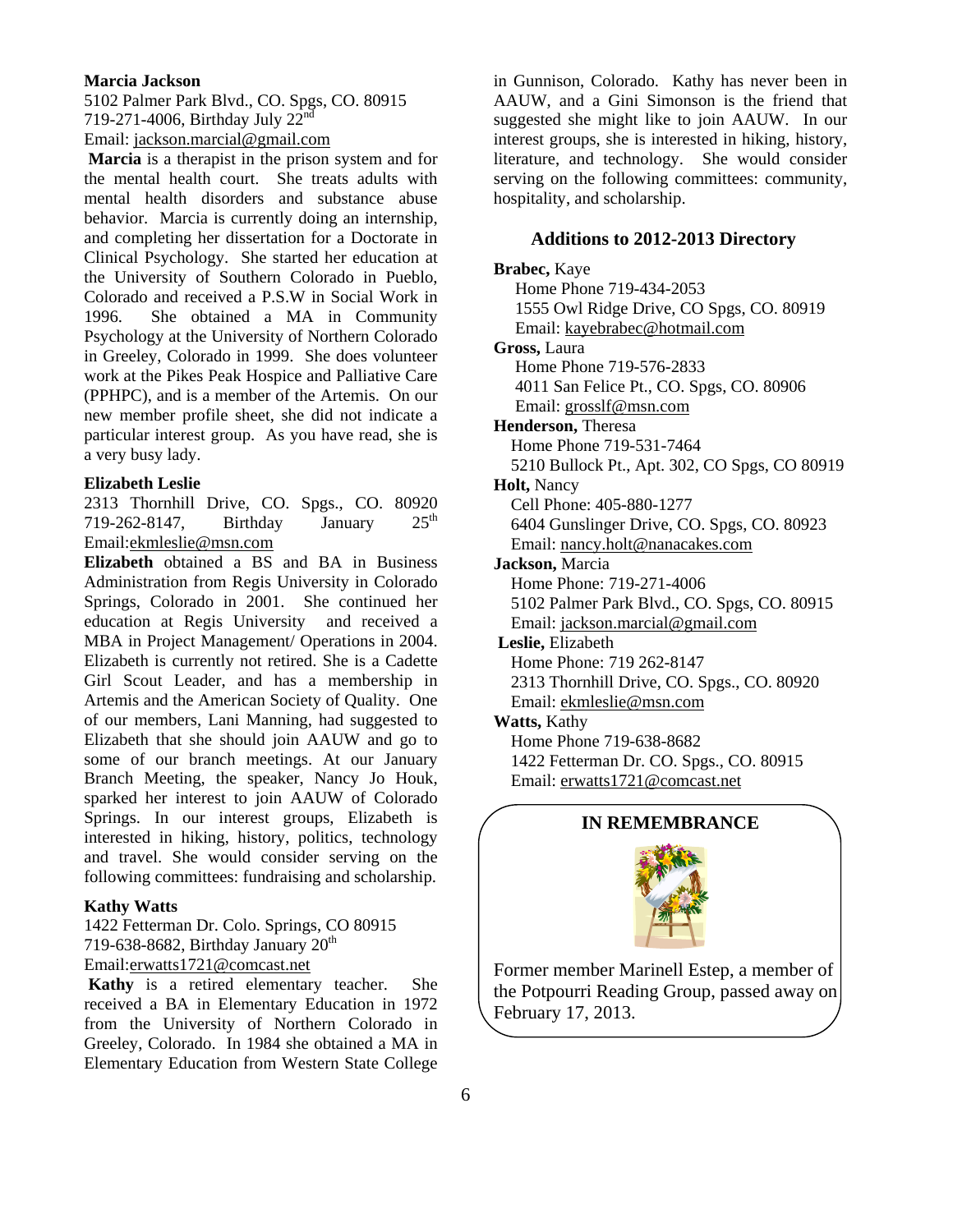# **Local Scholarships**



Applications for our Local Scholarships have been arriving, and we are now nearing the most meaningful time in the Local Scholarships cycle: the selection of our five winners and the awarding of our three \$1000 and two \$500 scholarships to deserving women from PPCC and UCCS.

However, first the Local Scholarships Committee will spend a pretty rugged five- or six-hour afternoon on April 7 reading and evaluating all of the applications and choosing our top candidates and then another usually exciting and quite interesting afternoon on April 14 personally interviewing the five finalists individually to determine which of them will receive the \$1000 and the \$500 awards. We evaluate the applicants' written material based on the equally-weighted criteria of academic excellence, financial need, personal presentation, and letter of recommendation; we judge the finalists by often intangible qualities, such as their determination and ability to reach their high academic and professional goals. Strangely, we as a committee usually agree on the finalists and the scholarship amounts given to each one.

We again have a very knowledgeable, experienced, and caring Local Scholarship Committee: Susan Bydalek, Charlotte Gagne, Sandy Johannsen, and Elizabeth Leslie. My committee and I will introduce our Local Scholarship winners to you at our May 4 branch meeting.

 I hope that each of you who attends that meeting will introduce yourself to these bright, striving women and tell them a bit of your own story, your major, your professional career. More than you realize, you are models to these women, all of whom are still on the paths to careers that you have walked before them.

As we move on into May, we are starting another cycle and must focus on earning the money to support our scholarships. When you send in your AAUW dues, I hope that you will add a small or large contribution to Local Scholarships so that we can continue our meaningful mission to help local women achieve a higher education. And, once again, I thank you and our winners thank you for all of your past contributions!

*Joann Oh*, Local Scholarships Chair

*Names Honored* 

Nominations are now being accepted for the branch Names Honored recipient. Selection criteria are:

- Primary consideration service to the branch
- Secondary consideration service at the state and/or national level
- Other considerations community, professional and cultural activities

Please send nominations to a member of the committee:

> Georgina Burns, georgina.b1@juno.com (598-7773)

Evelyn Hurr, evhurr@yahoo.com

Sally Mathewson, mathewson3@juno.com

#### Thanks.

*Georgina Burns*, Chair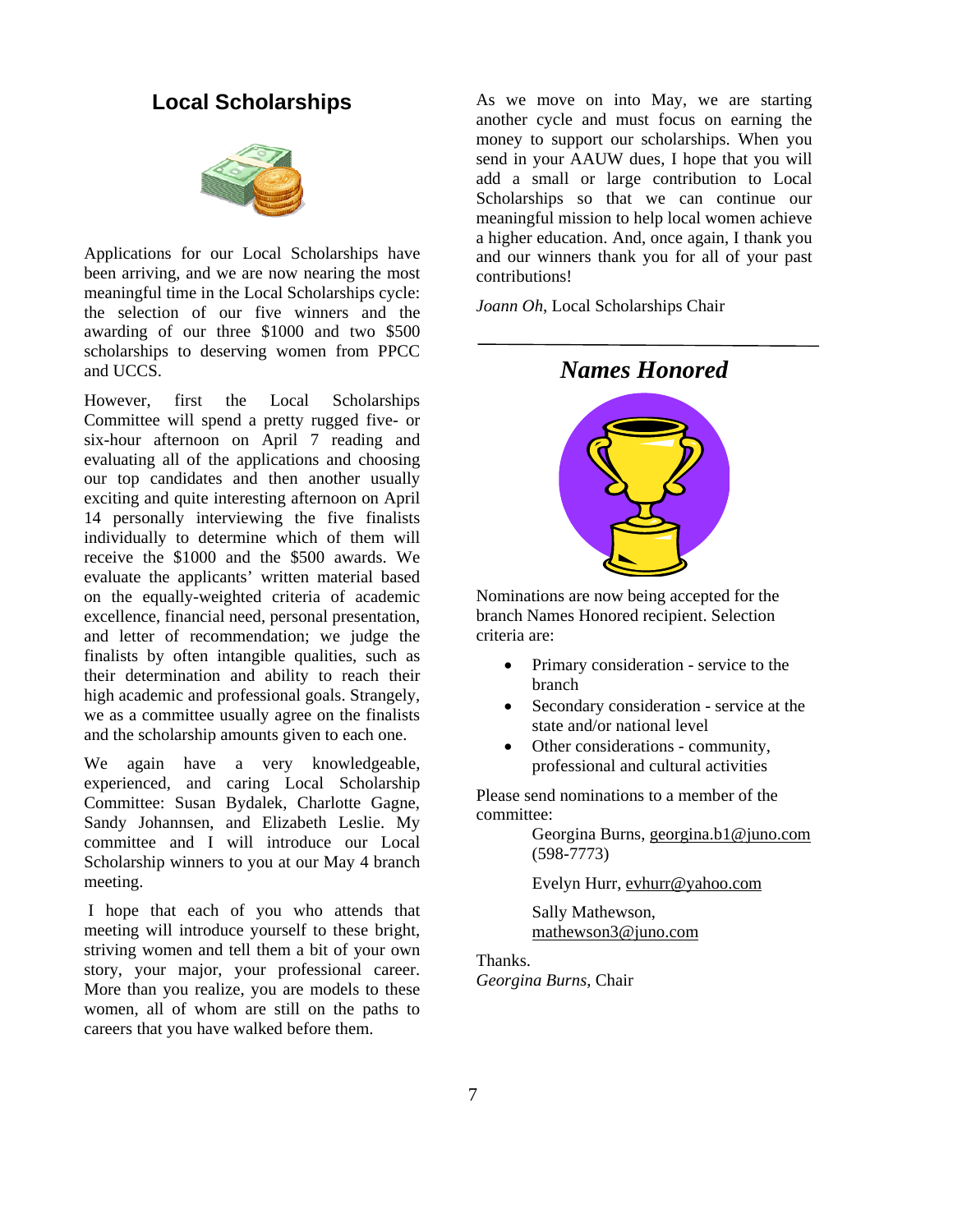## HAPPENINGS AROUND Colorado Springs (and the electronic superhighway!): -*Brenda Wolfe* – VP Community

AAUW and Community Cinema are partnering up to celebrate Women's History Month with a free screening of Wonder Women! The Untold Story of American Superheroines from PBS' Emmy Awardwinning series. Part of a national community engagement initiative, PBS' monthly movie screenings aim to raise awareness and promote action on current social issues. The Film will air on the PBS's *Independent Lens* beginning on April 15<sup>th</sup>.

Wonder Women! looks at how popular representations of powerful women often reflect society's anxieties about women's progress. The film goes behind the scenes with TV stars, comic writers and artists, and real-life super heroines who offer perspective on the male dominated superhero genre.

Women & Girls Lead:

#SheDocs Online Film Festival brings you the best independent documentaries that tell the stories of women and girls defying odds and rising to leadership positions throughout history. The following free films will be available online from **March 1 – 31, 2013** in celebration of Women's History Month and International Women's Day! The link can be found at www.womenandgirls lead.org or http// itvs.org/women-and-girlslead/shedocs.





## MEMBERSHIP AND DUES RENEWAL INFORMATION

May and June are dues renewal months. Dues remain at \$80.00 for the fiscal year (1 July 2013 – 30 June 2014) and should be received no later than 30 June 2013 to ensure your name will appear in the 2013-2014 directory.

We will again be offering two ways to renew this year, on line renewal using your credit card or the normal way of sending a check to Gay Hatcher, Treasurer. All renewal information will be included in the Summer Newsletter coming out in May.

For membership questions, contact Joan Capesius, 576-2621, joankcap@comcast.net.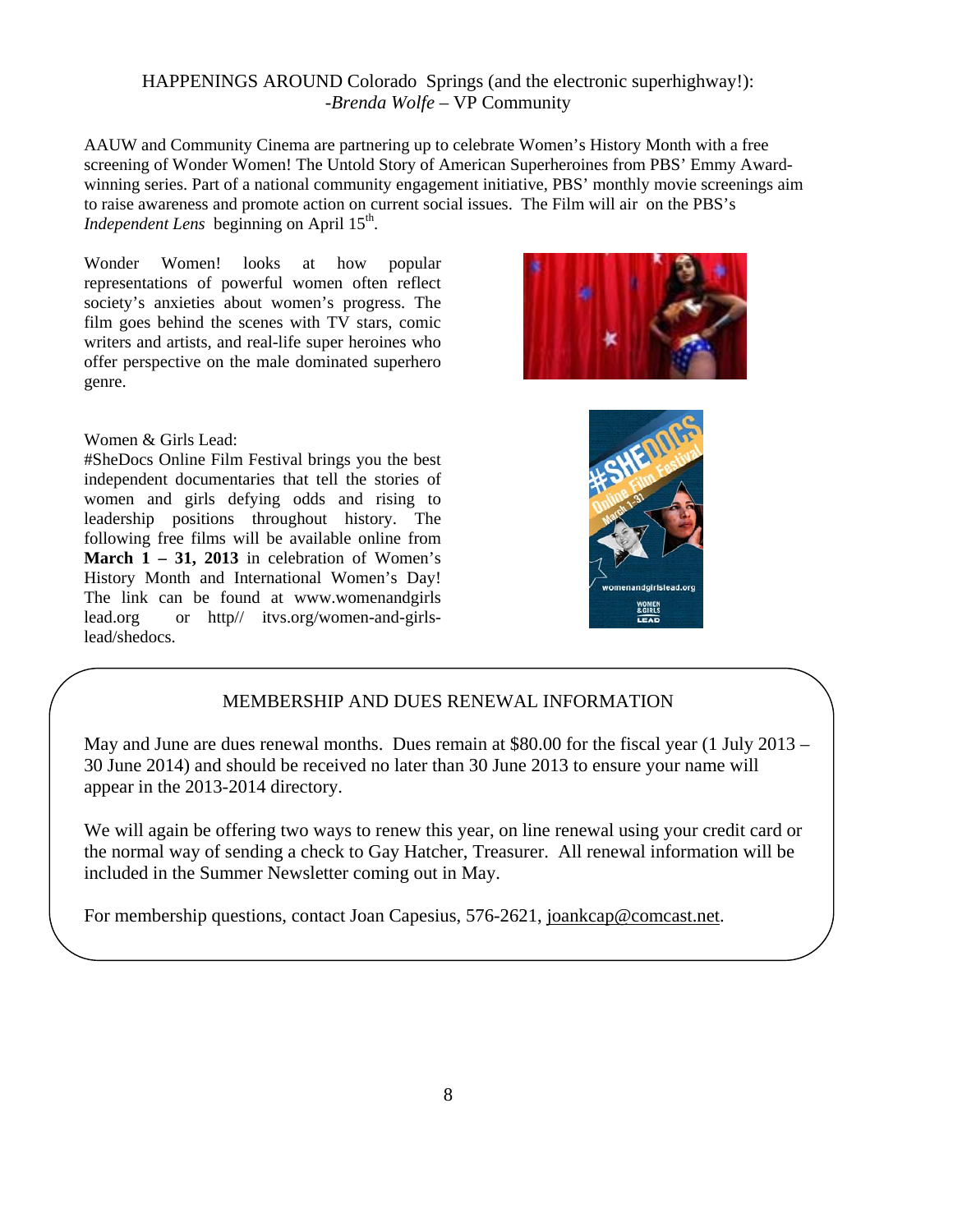MEMORIAL DAY! MOTHER'S DAY! ANY DAY!



# DECORATE YOUR POTS WITH BEAUTIFUL GERANIUMS AND SUPPORT EF/LAF's AAUW FUND.

 4.5" pots in three colors: red, pink and salmon. \$8.00 each

 E-mail: Brenda Wolfe: brenda.wolfe@metso.com and/or Candy Crumb : dccrumb02@aol.com To reserve your posie today. (Or all Candy to make other arrangements)

PICKUP OR PURCHASE: May 11, 2013: 10:00am-12:00pm or 1:00-3:00pm 3217 LARKSPUR DRIVE, CO SPRINGS



|  |                    | QUANTITY: RED: PINK: SALMON: TOTAL: |
|--|--------------------|-------------------------------------|
|  | PHONE: PHONE PHONE |                                     |
|  |                    |                                     |
|  |                    |                                     |

King's Sooper and Safeway cards.



I realize that the holidays are over, but we still need to eat and buy gas. Remember to reload those cards. This month we did not get a check for fundraising. Remember these funds are shared with local scholarship and EF/LAF AAUW funds.

PLEASE NOTE: King Soopers has announced that starting Jan. 16th, reloadable gift cards may not be used to purchase other gift cards.

Thanks for your continued support. *Candy Crumb* -- AAUW Funds chair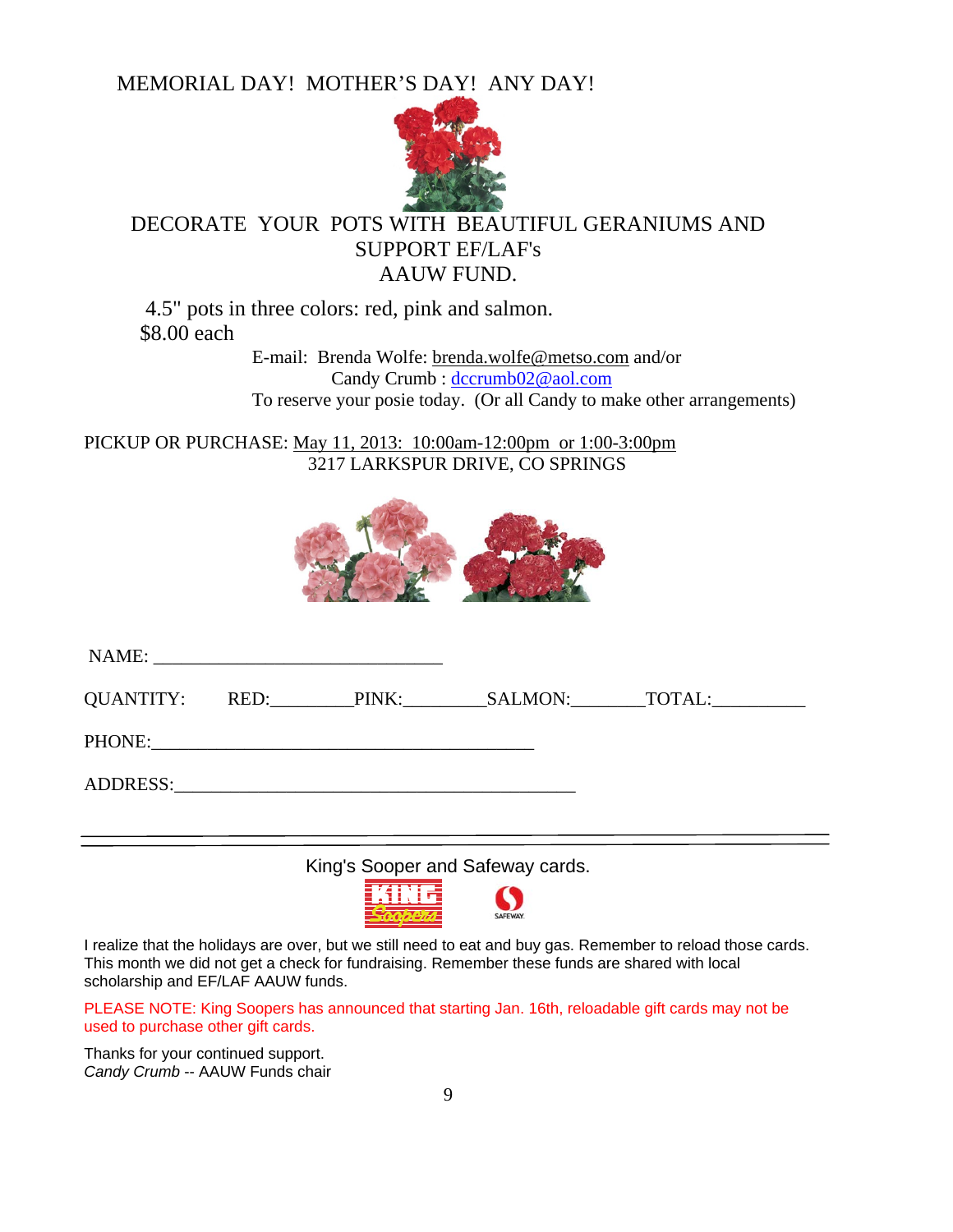

- **Monday:** HARDY HIKERS: C: Charla Dowds, 574-7568 1 Hike Paint Mines. Call Jean Koch, 540-9289
	-
	- 8 Hike Cheyenne Mountain State Park. Call Yvonne Livengood, 432-6096
	- 15 Hike Bear Creek Regional Park from Visitor's Center. Call Evelyn Hurr, 576-5096
	- 22 Hike Beidleman Environmental Ctr.(Catamount Institute). Call Kathy Guinn, 687-6387
	- 29 Planning Meeting/Pulpit Rock Open Space. Call Jann Nance, 528-6443

#### **Tuesday**

- 2 COMPUTER GROUP: 9:30 a.m. C: Barbara Kafka 574-0506. H: Kay Atteberry 907 Dirksland St. 80907 Ph. 599-3187 kayatteberry@aol.com
- 9 DINNER BOOK CLUB: **C**: Kay Atteberry, 599-3187, kayatteberry@aol.com B*: Causal Vacancy* by J.K. Rowling. Dinner at 5:45 p.m. at Paravicini's 2802 W. Colorado Ave. 471-8200. RSVP Kay Atteberry 599-3187 or kayatteberry@aol..com

POURPOURRI BOOK CLUB: C: Darlene Blazek, 471-4101, blazekcol@aol.com. Planning Meeting for 2013-2014. Place and time to be determined.

23 UFO'S (UNFINISHED OBJECTS): 1:00 p.m. C: Wynn Weidner, 598-5259, wynnweidner@q.com. H: Bonnie Vawter, 579 Paisley Dr., bonnievawter@q.com, 579- 6707.

#### **Wednesday**:

- AMIABLE AMBLERS: C: Kay Atteberry, 599-3187.
- 4 Hike Kolh's Front Way Trail (South). Meet at 10:00 a.m. at east side of the Kolh's Parking Lot off South Circle Dr. Lunch at Village Inn on Lake Ave. Contact Joan Capeius at joankcap@comcast.net or 576-2621
- 24 Hike Lower Columbine in Cheyenne Canyon. Meet at 10:00 a.m at the parking lot across the street from Starsmore. Lunch TBA. Contact - Helene Schaefer 527-9754
- 10 SOUTHWEST STUDIES: 2:00 p.m. C: Jean Reynolds, 598-1784. H: Marge Zimmerman, 5120 Sevenoaks Dr. Topic: Baca House. Presenter: Vicky Collier.
- 17 LUNCHEON NOVEL I: 11:45 a.m. Co-chairs: Georgina Burns, 598-7773 & Sally Mathewson, 473-0228. H: Dotti Barnett (265-9386) Co-H: Georgina Burns (598- 7773) B: *The Language of the Flowers* by Vanessa Diffenbaaugh D.L. Sally Mathewson

 LUNCHEON NOVEL TOO: 12:00 p.m. C: Mary Wood, 593-7948, gregoryandmary@gmail.com H: June Hallenbeck, 115 Dolomite Dr., 598-2979. Co-H: Jeanne Marsh, 590-7237, jmarsh@pcisys.net. L: Vicky Collier – Planning Meeting.

 AFTERNOON READERS: 1:30 p.m. C: Jean Koch, 540-9289, bjkoch68@comcast.net. H/L: Barbie Clark, 4328 Sammers Vw., 591-7266, brbclark@msn.com. B: *Shadow of the Wind* – Carlos Ruiz Zafron. Please call Barbie if you plan to attend.

24 CHOCOLATE LOVERS: 11:30 a.m. Co-chairs: Ellie Solomon, 630-7465, elron3@msn.com & Sally Mathewson, 473-0228, mathewson3@juno.com Lunch and dessert at La Bella Vita, 4475 Northpark Drive. Please RSVP to Wynn Weidner, wynnweidner@q.com, 598-5259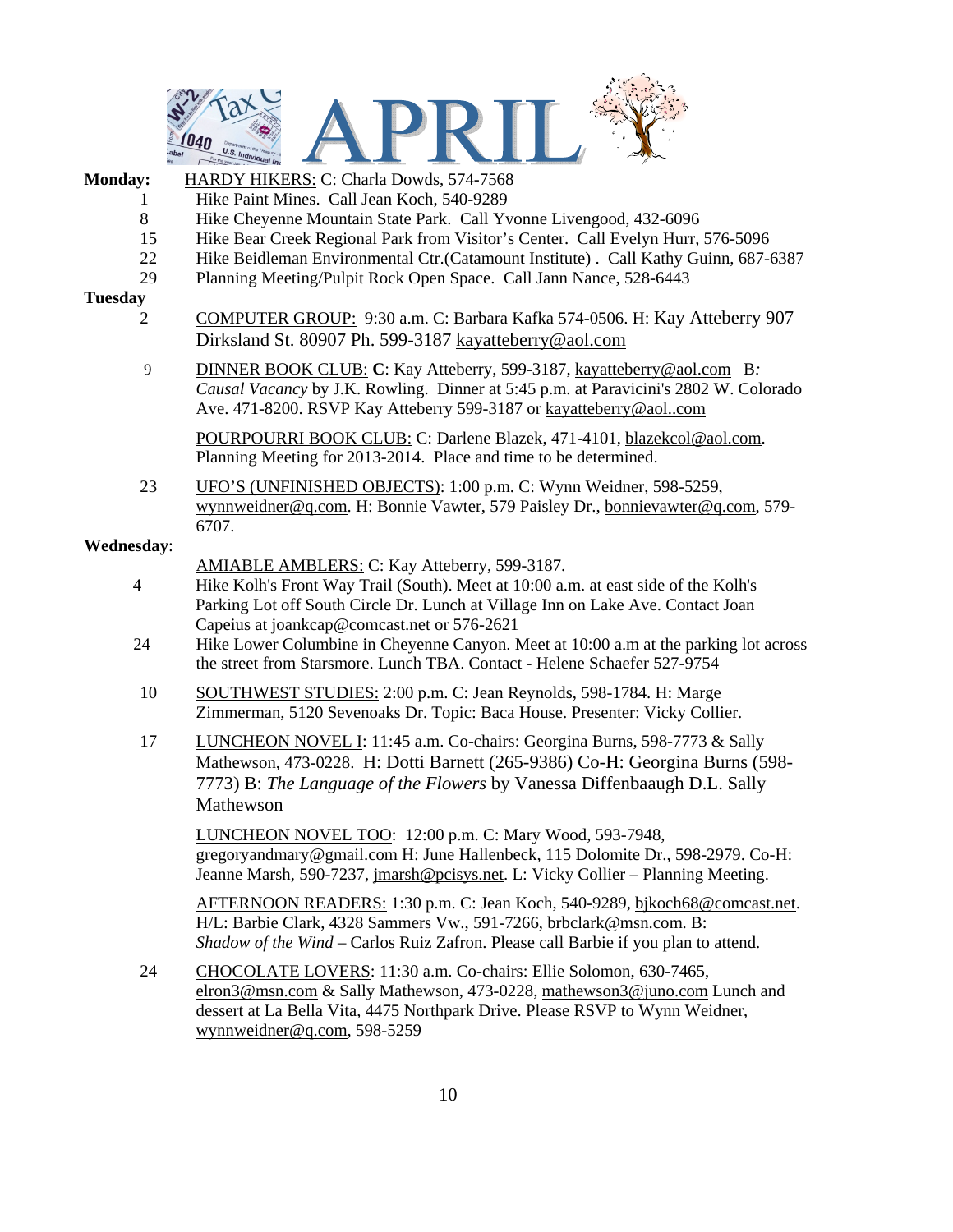#### **Thursday:**

- 4 WOMEN WHO WRITE**:** 9:00 a.m. Contact Phyllis Sperber, 203-4744, p.sperber@comcast.net. H: Shirley Miekka, 5130 Sevenoaks Drive, 80919. All members are invited to join us for a morning of writing and sharing.
- 11 THURSDAY BRIDGE GROUP: 10:00 a.m. H: Peggy Wimberly, 4811 Castledown Rd., 598-8017, pwim659@comcast.net. AAUW members interested in becoming bridge substitutes call Peggy Wimberly at 598-8017 or email to pwimb659@comcast.net.

MAH JONGG: 1 p.m., Patty Jewett Club House, C: Jan McKenzie 597-7161 or janzie@att.net

- 18 FILM GROUP: 1:00 p.m. East Library. C: Marti Ficklin, 337-2129, martifick@hotmail.com. H: Jan McKenzie, 597-7161. Members view and discuss arts, foreign and independent films.
- 25 MAH JONGG: 1 p.m., Patty Jewett Club House, C: Jan McKenzie 597-7161 or janzie@att.net

### **Friday:**

- 5 EXPLORING LIVES AND CULTURES: 10:00 a.m., East Library. C: Jan McKenzie, 597-7161 or janzie@att.netB: *Grace and Grit: My Fight for Equal Pay and Fairness at Goodyear and Beyond* by Lilly Ledbetter.:
- 19 LOCAL HISTORY: The Local History Special Interest Group will be visiting two homes on Wood Avenue in the Old North End of Colorado Springs. At 10:00 a.m., we will visit the home of Paula and David Munger whose home at 1306 Wood Avenue was built in 1891. The three-story home is striking from the outside and communicates a simple elegance as you enter the home.

The second home that we will visit is Stewart House at 1228 Wood Avenue. This home was completed around 1898 for Mr. and Mrs. Ralph J. Preston and purchased by the Stewarts in 1902. The house with its brick walls, nine fireplaces, stone columns, and Greek-Corinthian style arches was one of the first homes built on "Millionaires' Row."

After touring the Stewart House, we will have lunch at Cafe 36 at the Fine Arts Center. Please e-mail or call Gennie Mayberry if you plan to attend so a reservation can be made for lunch: mgmayberry@msn.com or 576-5166.

#### **Saturday:**

27 **WINE AND DINE:** Join Wine and Dine for a Chinese buffet at the home of Lee Ann Mjelde-Mossey, 14330 Eagle Villa Grove 80921. Spouses and guests are welcome. Please call Lee Ann (576-6010) or email (mjeldemossey@yahoo.com) by April 20 for a recipe and directions. Wine and appetizers begin at 6pm with buffet to follow.



 **Hardy Hikers at Garden of the God**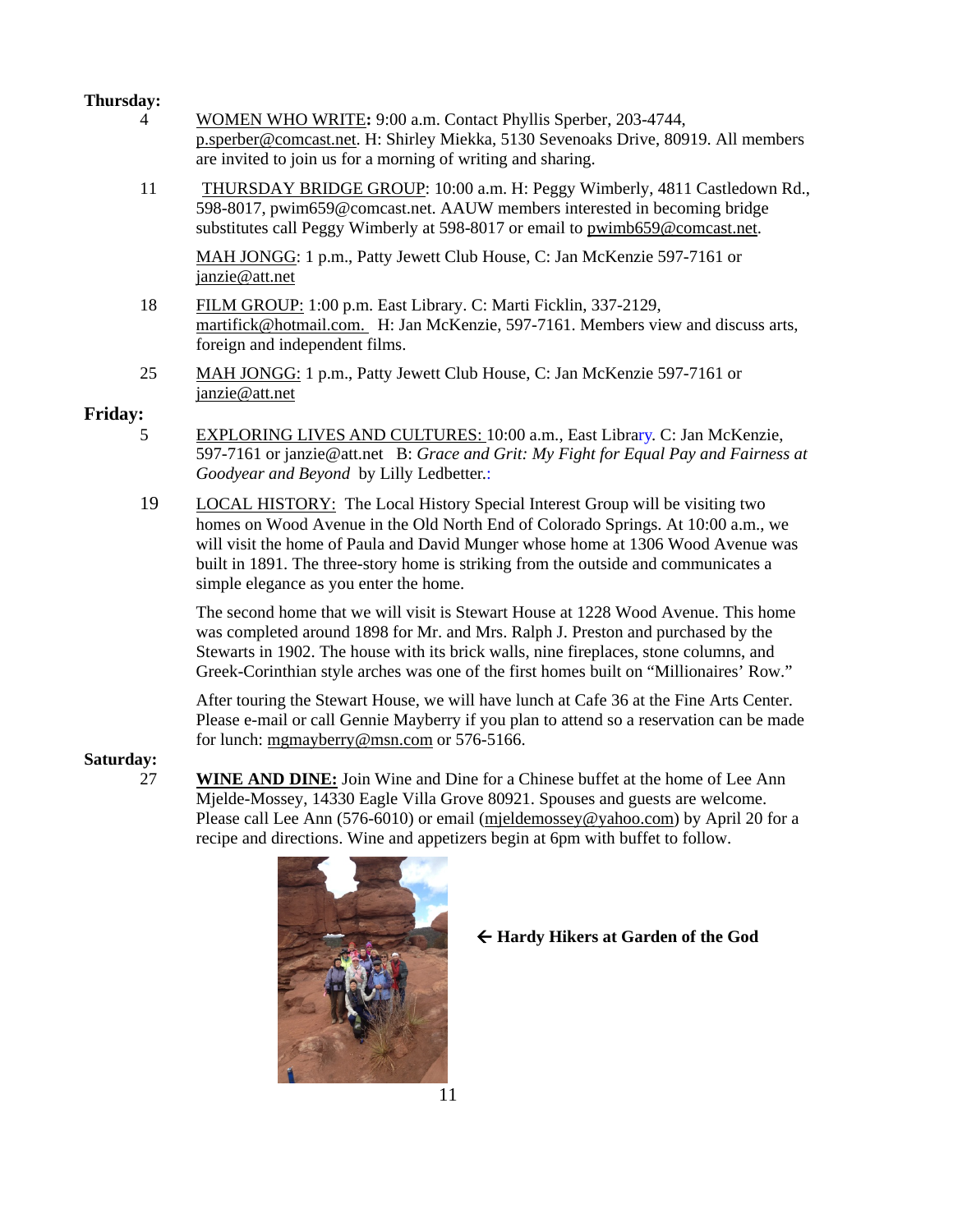

| Monday:            | HARDY HIKERS: C: Charla Dowds, 574-7568                                                                                                                                                                                                                         |
|--------------------|-----------------------------------------------------------------------------------------------------------------------------------------------------------------------------------------------------------------------------------------------------------------|
| 6                  | Hike Carpenter Peak (Roxborough State Paak). Call Michele Strub, 393-5438                                                                                                                                                                                       |
| 13<br>20           | Hike Palmer Red Rock Loop. Call Shay Green, 488-9027<br>Hike Starsmore to Mt. Cutler. Call Donna Beynon, 492-3180                                                                                                                                               |
| 27                 | Memorial Day - No hike.                                                                                                                                                                                                                                         |
| <b>Tuesday</b>     |                                                                                                                                                                                                                                                                 |
| 7                  | COMPUTER GROUP: 9:30 a.m. C: Barbara Kafka 574-0506. H: Barbara Kafka 574-<br>0506 2011 Devon St. 80909 franticfrancis@msn.com                                                                                                                                  |
| 14                 | POTPOURRI BOOK GROUP: 1:00 p.m. C: Darlene Blazek, 471-4101<br>blazekcol@aol.com,. H/DL: Barbara Faaborg, 2118 Payton Circle, 597-8781,<br>barbfaaborg@Juno.com. B: The Widow's War by Sally Gunning.                                                           |
|                    | DINNER BOOK CLUB: C: Kay Atteberry, 599-3187, kayatteberry@aol. B:<br>Thunderstruck by Erik Larson. Dinner at 5:45 p.m. at Jose Muldoon's (east) 5710 S.<br>Carefree Circle 574-5673. RSVP Kay Atteberry, 599-3187 or kayatteberry@aol.com                      |
| 28                 | UFO'S (UNFINISHED OBJECTS): 1:00 p.m. C: Wynn Weidner, 598-5259,<br>wynnweidner@q.com. H: Susan Sommerfield, 613 Del Norte St., {Fountain},<br>gg04nrkm@juno.com, 390-2955.                                                                                     |
| <b>Wednesday:</b>  |                                                                                                                                                                                                                                                                 |
|                    | AMIABLE AMBLERS: C: Kay Atteberry, 599-3187.                                                                                                                                                                                                                    |
| $\mathbf{1}$<br>22 | Hike to be announced.<br>Hike - Lizard Rock Trail. Meet at 9:00 a.m. at the Safeway on West Colorado to carpool.<br>Lunch at Costilla's in Divide. Contact Linda Shane 355-9287 or linderShane@gmail.com                                                        |
| 8                  | SOUTHWEST STUDIES: C: Jean Reynolds, 598-1784. May trip to Trinidad area –<br>Dixie and Rachel are planning.                                                                                                                                                    |
| 15                 | LUNCHEON NOVEL I: 11:45 a.m. Co-chairs: Georgina Burns, 598-7773 & Sally<br>Mathewson, 473-0228. H: Leslye Meyer (632-3344) Co-H: Sally Mathewson (473-<br>0228) Book: People of the Book by Geraldine Brooks D.L. Vivian McWhorter                             |
|                    | LUNCHEON NOVEL TOO: 12:00 p.m. C: Mary Wood, 593-7948,<br>gregoryandmary@gmail.com. H: Pam Doane, 2600 Northridge Dr., 598-24425. Co-H:<br>Jan Gregg, 5930836, <i>idyllpines@comcast.net.</i> DL: Judie Werschky. B: <i>Tobacco Road</i> –<br>Erskine Caldwell. |
|                    | AFTERNOON READERS: C: Jean Koch, 540-9289, bjkoch68@comcast.net. H/DL:<br>Donna Beynon, 5815 Via Verona Vw., 599-3889, donnabeynon@gmail.com. B: Island<br>Beneath the Sea by Isabel Allende. Please call Donna if you plan to attend.                          |
| 22                 | CHOCOLATE LOVERS: Co-chairs: Ellie Solomon, 630-7465,<br>elron3@msn.com & Sally Mathewson, 473-0228, mathewson3@juno.com. TBA                                                                                                                                   |
| Thursday:<br>2     | WOMEN WHO WRITE: 9:00 a.m. Contact Phyllis Sperber, 203-4744,                                                                                                                                                                                                   |
|                    | p.sperber@comcast.net. Jeanne Marsh will host the group at 850 Timber Valley Road,                                                                                                                                                                              |

80919.All members are invited to join us for a morning of writing and sharing.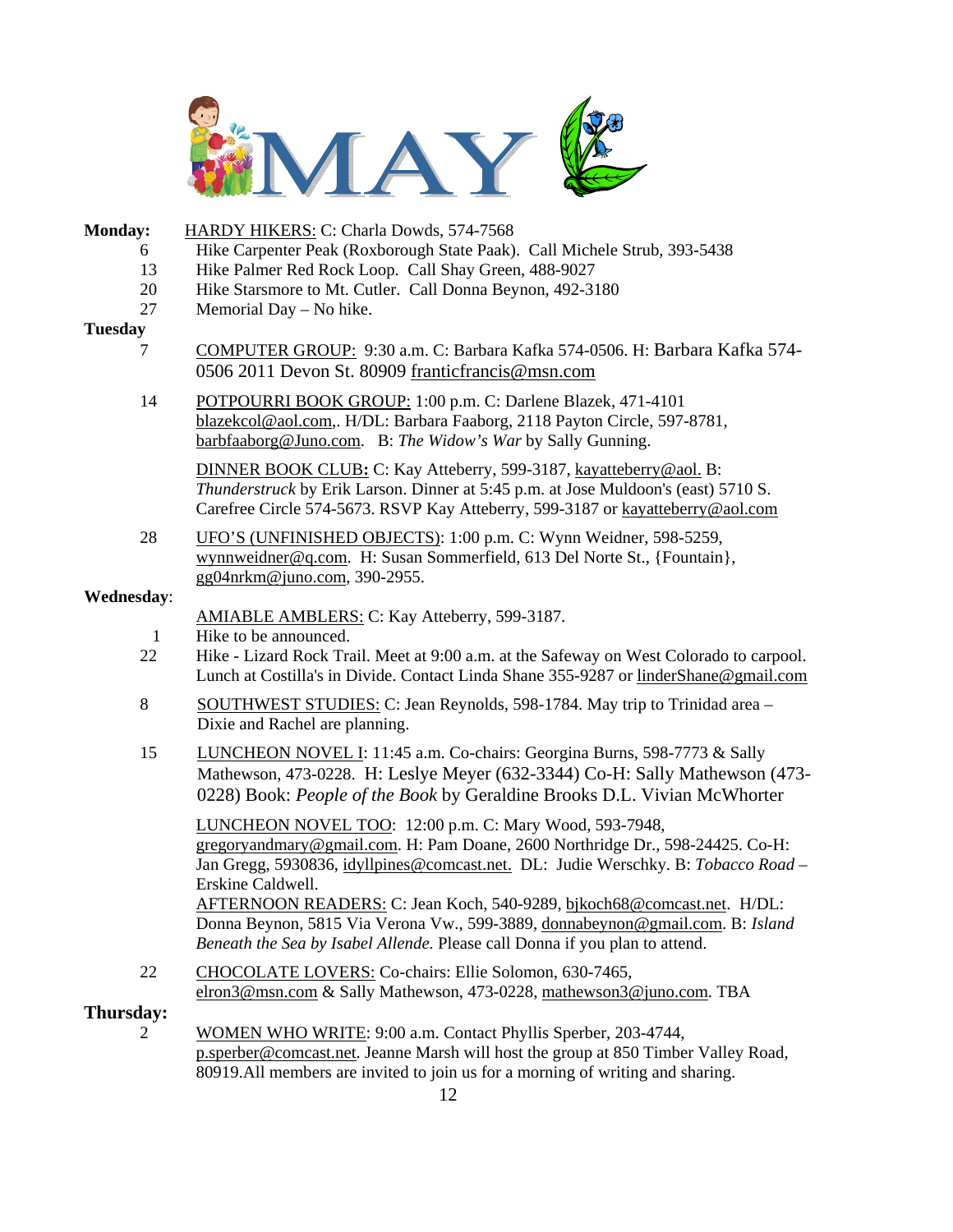#### **Thursday (contined):**

9 THURSDAY BRIDGE GROUP: 10:00 a.m. H: Shay Green, 14140 Nichlas Court, 488- 9027, edshayg@msn.com. AAUW members interested in becoming bridge substitutes call Peggy Wimberly at 598-8017 or email to pwimb659@comcast.net.

MAH JONGG: 1 p.m., Patty Jewett Club House, C: Jan McKenzie 597-7161 or janzie@att.net

- 16 FILM GROUP: 1:00 p.m. East Library. C: Marti Ficklin, 337-2129, martifick@hotmail.com. H: Joyce Johnson, 536-0714. Members view and discuss arts, foreign and independent films.
- 23 MAH JONGG: 1 p.m., Patty Jewett Club House, C: Jan McKenzie 597-7161 or janzie@att.net

#### **Friday:**

- 3 EXPLORING LIVES AND CULTURES: 10:00 a.m., East Library. C: Jan McKenzie, 597-7161 or janzie@att.net (Asian-Pacific American Heritage Month) B: *The Buddha in the attic* by Julie Otsuka.
- 17 LOCAL HISTORY *Meeting Changed.* Remodeling at Benet Pines has made it necessary to postpone our previously scheduled May 17 visit. Instead our program that day will be Will DeBoer talking about the history of Evergreen Cemetery. Meet at 10 A.M. in front of the cemetery chapel (approximately 100 yards inside the main gate at 1005 S. Hancock Expressway).

Evergreen Cemetery was deeded to the City of Colorado Springs in 1875 by General William Jackson Palmer. It was placed on the National Register of Historic Places in 1993, only the second cemetery in the state to achieve that recognition. General Palmer, Winfield Scott Stratton, and Helen Hunt Jackson are only a few of the famous people interred there. We will do a short tour of the area around the chapel, and then move inside. Following the program, those who may want to walk further can visit some of the grave sites further away from the entrance. Call Darlene Aspedon, 471-7192, if you plan to attend.



Kneeling - June Hallenbeck, Judy Ko Standing - Jann Nance, Joann Oh, Margot Thomas, Rosemary Scheuering

Not pictured: Dixie Gordon, hike leader Linda Shane, photographer

Amiable Amblers will be starting their spring walks in April. Beginning with the Kohl's Front Way Trail led by Joan Capesius on April 3rd. If you are interested in joining one of our hikes, just check the calendar and call the hike leader. Our hikes are followed by lunch at a nearby restaurant. Its lots of fun with great exercise and great women. Come join us.

Pictured is one of our last winter hikes (2-6- 13) on the Mesa Valley Trail in Sonderman Park which started from Catamount Institute/Beidelman Environmental Center .